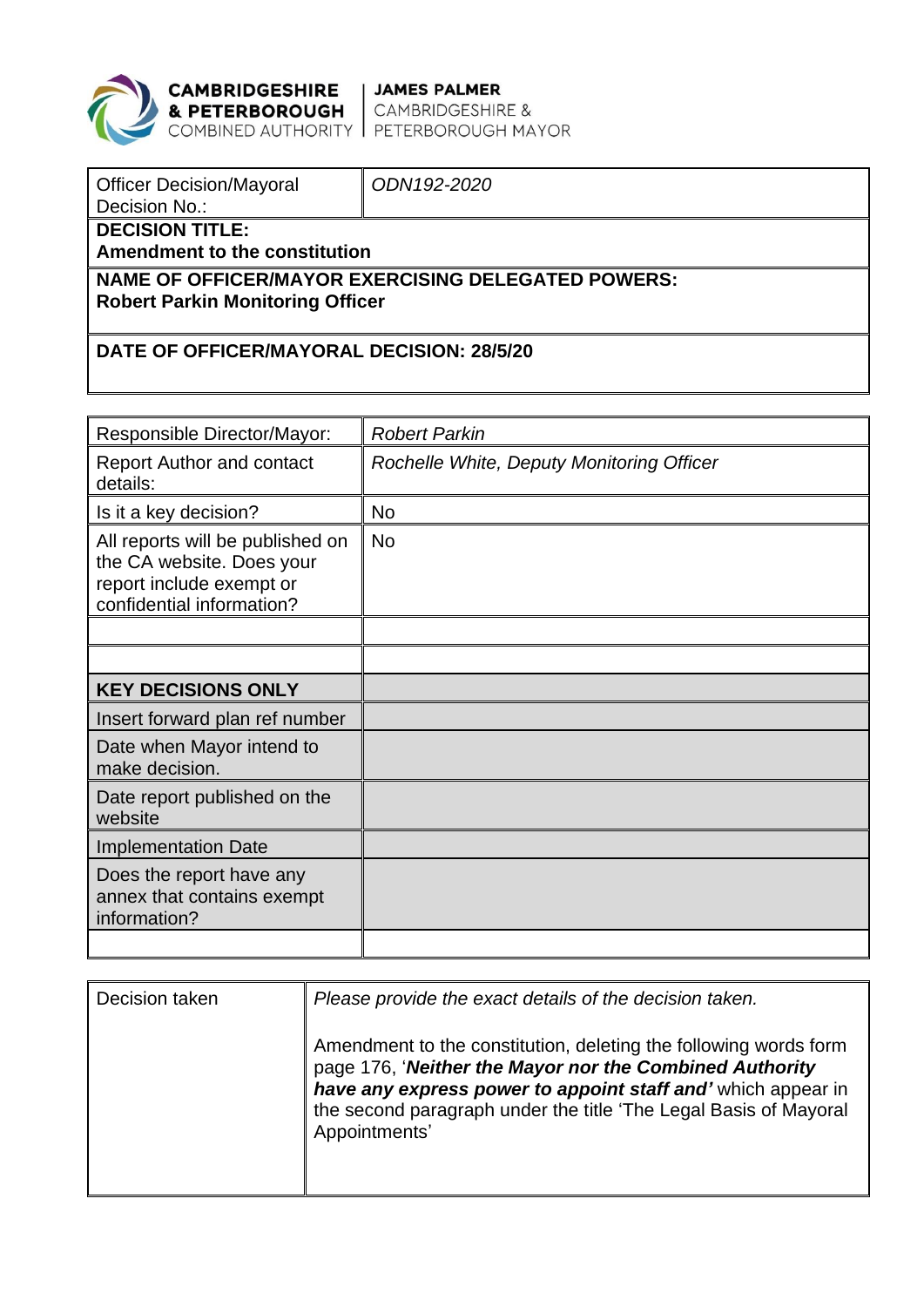

**CAMBRIDGESHIRE<br>& PETERBOROUGH** 

| Authorisation (delete as<br>appropriate) | <b>General authorisation</b> (those decisions delegated to officers as<br>per the Constitution):<br>Delegation to the Monitoring Officer, Chapter 17, section 6<br>6.4 To monitor and review the operation of the Constitution<br>on an annual basis, and to make changes to the<br>Constitution in the circumstances set out below:<br>(a) a legislative requirement;<br>(b) a minor variation which is of a non-substantive nature to<br>enable them to be kept up to date and in order;<br>(c) required to be made to remove any inconsistency or<br>ambiguity; or<br>(d) required to be made so as to put into effect any decision<br>of the Combined Authority or its committees or any<br>organisational changes. |  |  |
|------------------------------------------|-------------------------------------------------------------------------------------------------------------------------------------------------------------------------------------------------------------------------------------------------------------------------------------------------------------------------------------------------------------------------------------------------------------------------------------------------------------------------------------------------------------------------------------------------------------------------------------------------------------------------------------------------------------------------------------------------------------------------|--|--|
| <b>Background Information</b>            | The constitution currently states that 'Neither the Mayor nor the<br>Combined Authority have any express power to appoint staff'<br>This in inaccurate as the power to appoint staff is provided to the<br>Combined Authority through the operation of s146A LGA 1972,<br>extending the power to appoint staff in s112 LGA 1972 applicable<br>to Local Authorities, to Combined Authorities.                                                                                                                                                                                                                                                                                                                            |  |  |
| Alternative options<br>considered.       | List alternative options considered and rejected and the reasons<br>for rejection. Do not leave this section blank or put 'None'. There<br>is always an alternative even if it is to do nothing.<br>There is no alternative, the constitution must accurately reflect the<br>law.                                                                                                                                                                                                                                                                                                                                                                                                                                       |  |  |
| <b>Financial Implications</b>            | Please include the total costs and how the project will be funded.<br>Please include budget codes for your directorate<br>None                                                                                                                                                                                                                                                                                                                                                                                                                                                                                                                                                                                          |  |  |
| Consultation                             | List any relevant consultation<br>Name and Date approved (or<br>undertaken in relation to the<br>indicate if not applicable) -<br>decision.<br>For example portfolio holders,<br>other Chief Officers.<br><b>Chief Executive</b><br>Director/Chief<br>Responsible<br><b>Officer</b>                                                                                                                                                                                                                                                                                                                                                                                                                                     |  |  |